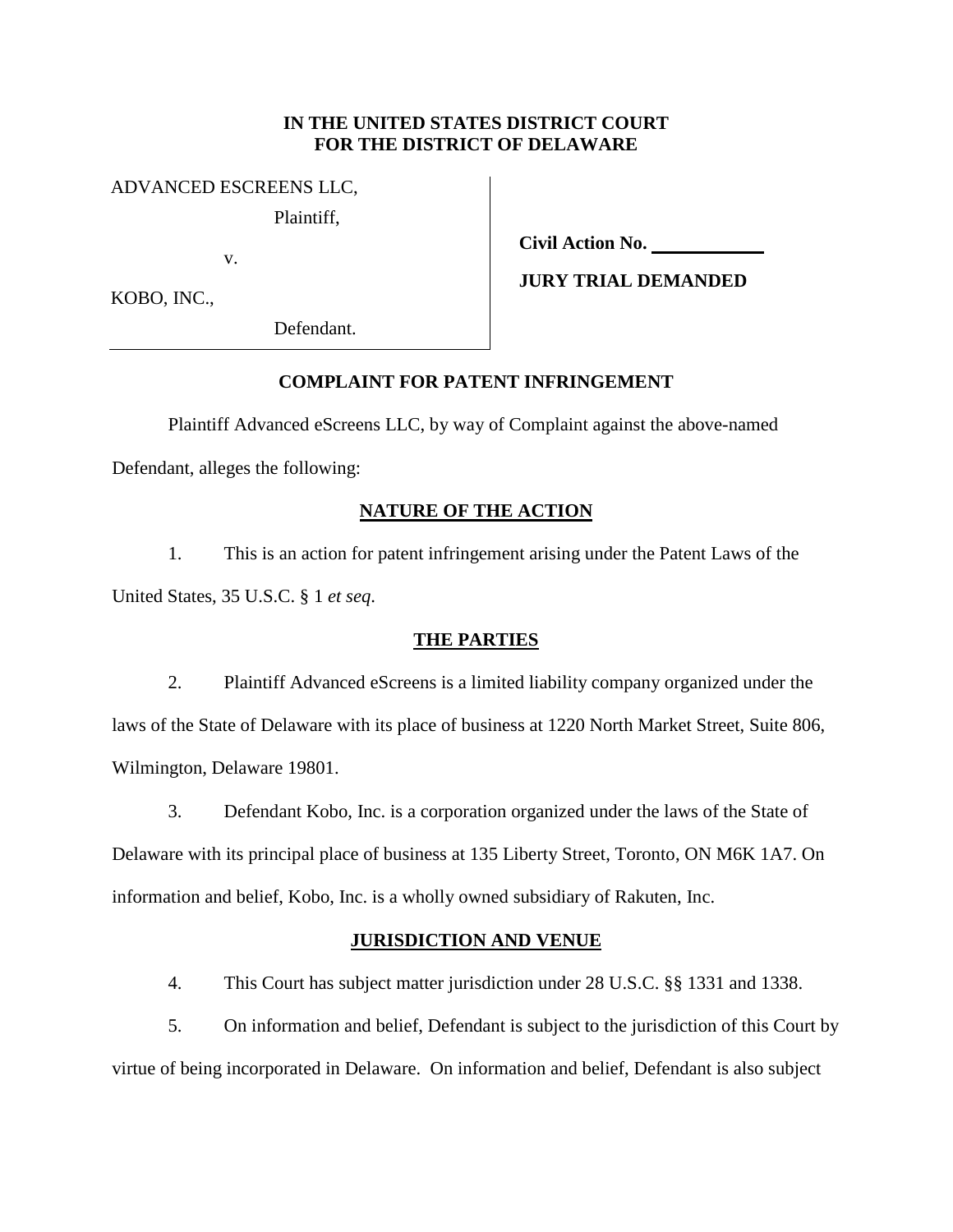to the jurisdiction of this Court by reason of its acts of patent infringement which have been committed in this Judicial District, and by virtue of its regularly conducted and systematic business contacts in this State. As such, Defendant has purposefully availed itself of the privilege of conducting business within this Judicial District; has established sufficient minimum contacts with this Judicial District such that it should reasonably and fairly anticipate being haled into court in this Judicial District; has purposefully directed activities at residents of this State; and, at least a portion of the patent infringement claims alleged herein arise out of or are related to one or more of the foregoing activities.

6. Venue is proper in this judicial district under 28 U.S.C. §§ 1391(c) and 1400(b).

# **COUNT I – INFRINGEMENT OF U.S. PATENT NO. 6,525,866**

7. The allegations set forth in the foregoing paragraphs 1 through 7 are hereby realleged and incorporated herein by reference.

8. On February 25, 2003, United States Patent No. 6,525,866, titled "Electrophoretic Displays, Display Fluids for Use Therein, and Methods of Displaying Images," was duly and legally issued by the United States Patent and Trademark Office. A true and correct copy of the '866 Patent is attached as **Exhibit A** to this Complaint.

9. Advanced eScreens is the assignee and owner of the entire right, title, and interest in and to the '866 Patent, including the right to assert all causes of action arising under said patent and the right to any remedies for infringement.

10. In violation of 35 U.S.C. § 271(a), Defendant has directly infringed, and continues to directly infringe, the claims of the '866 Patent both literally and under the doctrine of equivalents. Defendant's infringement includes its making, testing, using, importing, selling, and offering to sell certain products comprising an electrophoretic display that practices the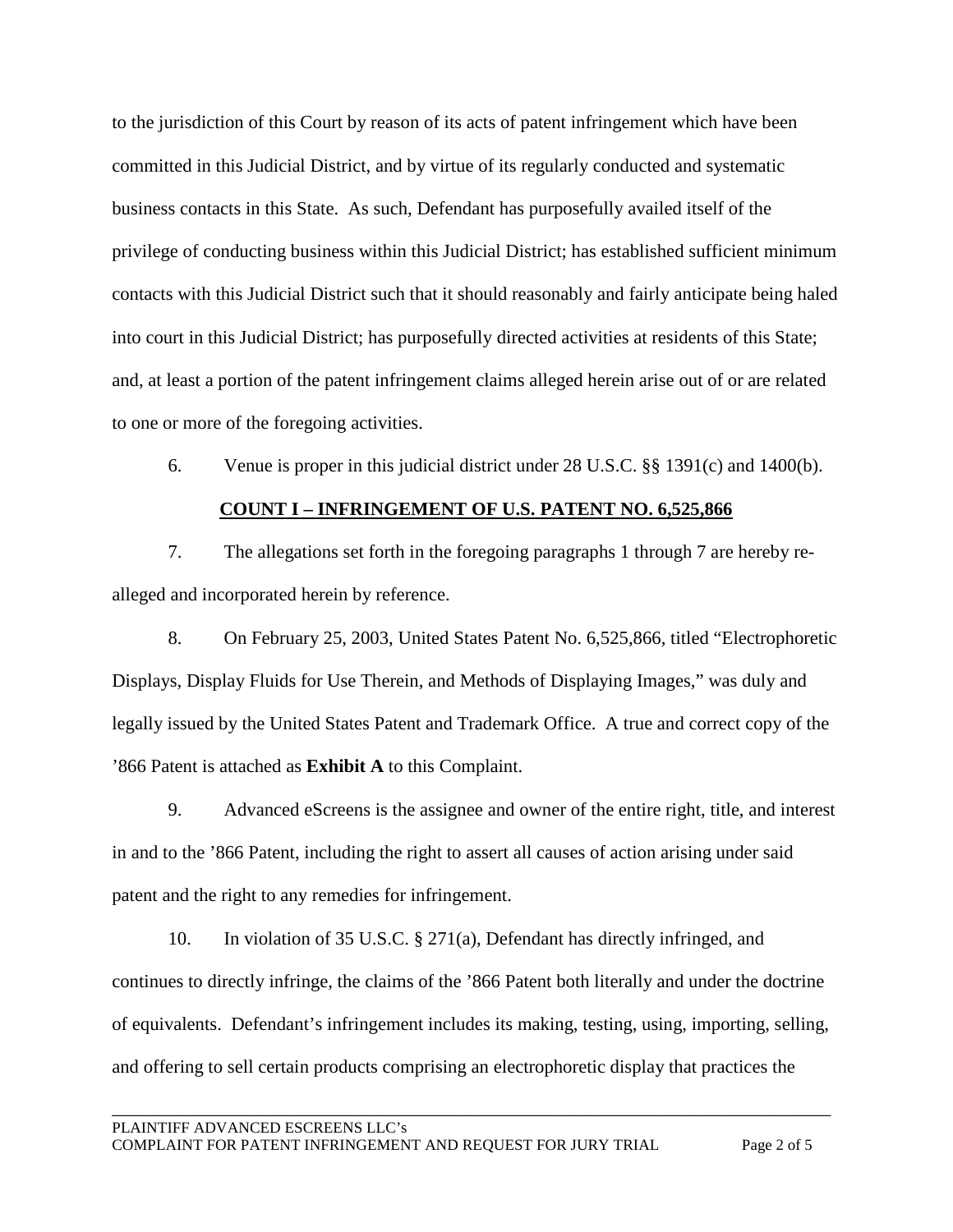subject matter recited in one or more claims of the '866 Patent, including but not limited to claims 1, 2, 6, 9, and 16. Defendant performs it infringing acts in the United States, including within this Judicial District, without the authorization of Advanced eScreens. The accused portable products include Kobo's eReader Products, including but not limited to Kobo eReader 1st Generation, Kobo Wi-Fi, Kobo Touch, Kobo Mini, Kobo Glo, and Kobo Aura HD (collectively "eReader"), plus variations of these models. Defendant infringes by making, using, testing, importing, providing, selling, and offering to sell its eReaders.

11. Advanced eScreens provided actual notice to Kobo of its direct infringement of the '866 Patent in a letter sent by First Class Mail on July 22, 2013. In that letter, Advanced eScreens informed Kobo that it was infringing the '866 Patent by making, testing, using, offering for sale, selling, and importing the Kobo line of eReader products (the "Accused Instrumentalities"). Advanced eScreens's letter further informed Kobo that the Accused Instrumentalities included, but were not limited to, the Kobo eReader 1st Generation, Kobo Wi-Fi, Kobo Touch, Kobo Mini, Kobo Glo, and Kobo Aura HD.

12. Kobo has had actual knowledge of the '866 Patent and of its direct infringement of that patent since at least the date that Kobo received the July 22, 2013 letter.

13. Advanced eScreens has been harmed by Defendant's infringing activities.

14. Advanced eScreens notified Kobo of its infringement of the '866 Patent including an identification of the particular infringing products and features, but Kobo thereafter continued, and continues to infringe the '866 Patent by continuing the activities described in Paragraphs 11- 13 above. On information and belief, Kobo has not obtained an opinion of counsel regarding infringement or validity with respect to the claims of the '866 Patent. Kobo's continued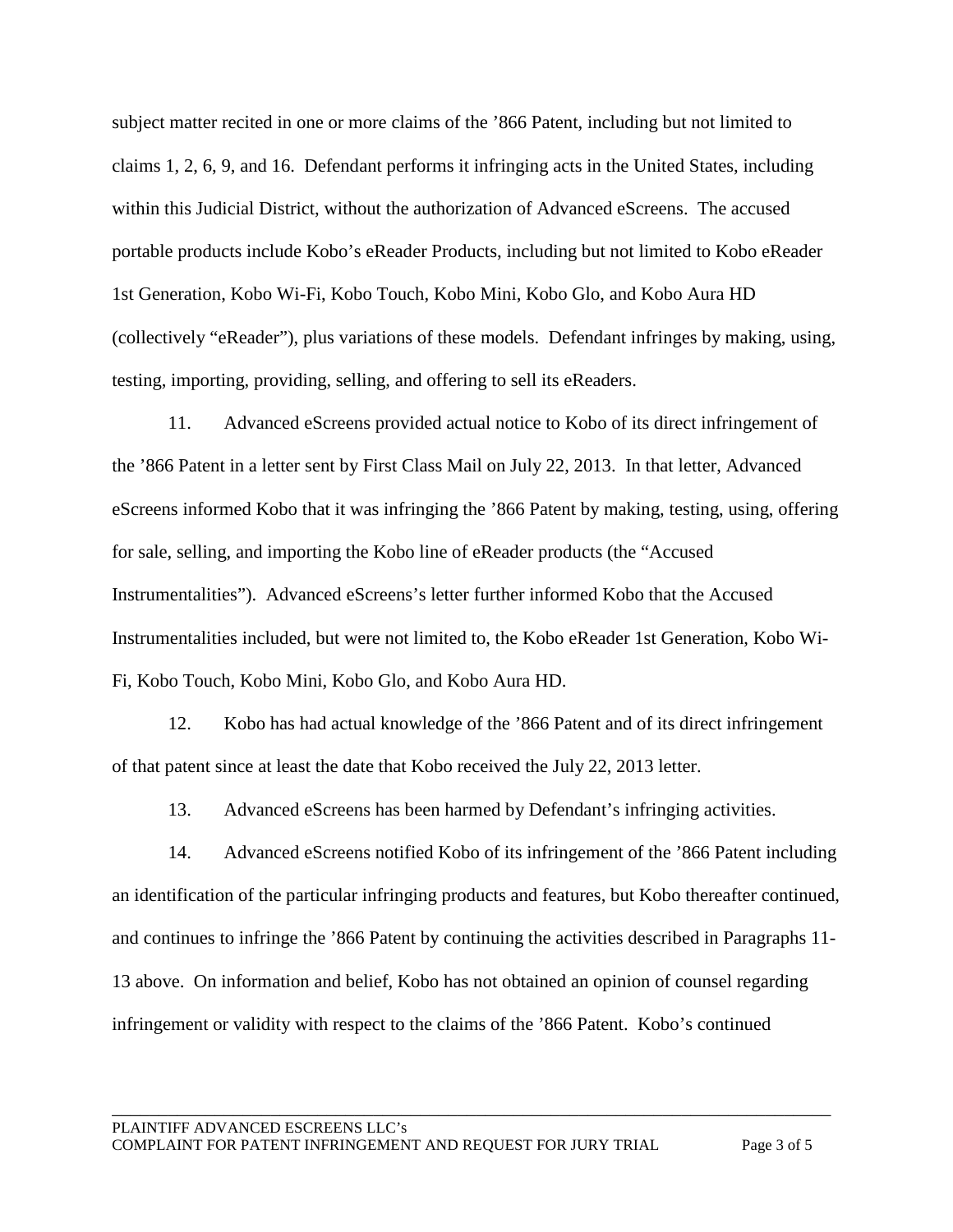infringement has therefore been in reckless disregard of Advanced eScreens patent rights. On information and belief, Kobo's infringement has been and continues to be willful.

## **JURY DEMAND**

Advanced eScreens demands a trial by jury on all issues triable as such.

## **PRAYER FOR RELIEF**

WHEREFORE, Advanced eScreens respectfully requests that this Court enter judgment for Advanced eScreens and against Defendant as follows:

a. an adjudication that Defendant has infringed one or more claims of the '866

Patent;

b. an award of damages to be paid by Defendant adequate to compensate Advanced eScreens for Defendant's past infringement of any of the '866 Patent claims, and any continuing or future infringement through the date such judgment is entered, including interest, costs, expenses, and an accounting of all infringing acts including, but not limited to, those acts not presented at trial;

c. an injunction ordering Defendant to pay an ongoing royalty in an amount to be determined for any continued infringement after the date judgment is entered;

d. an award of treble damages under 35 U.S.C. § 284;

e. a declaration finding this to be an exceptional case, and awarding Advanced eScreens attorney fees under 35 U.S.C. §285; and,

f. for such further relief at law and in equity as the Court deems just and proper.